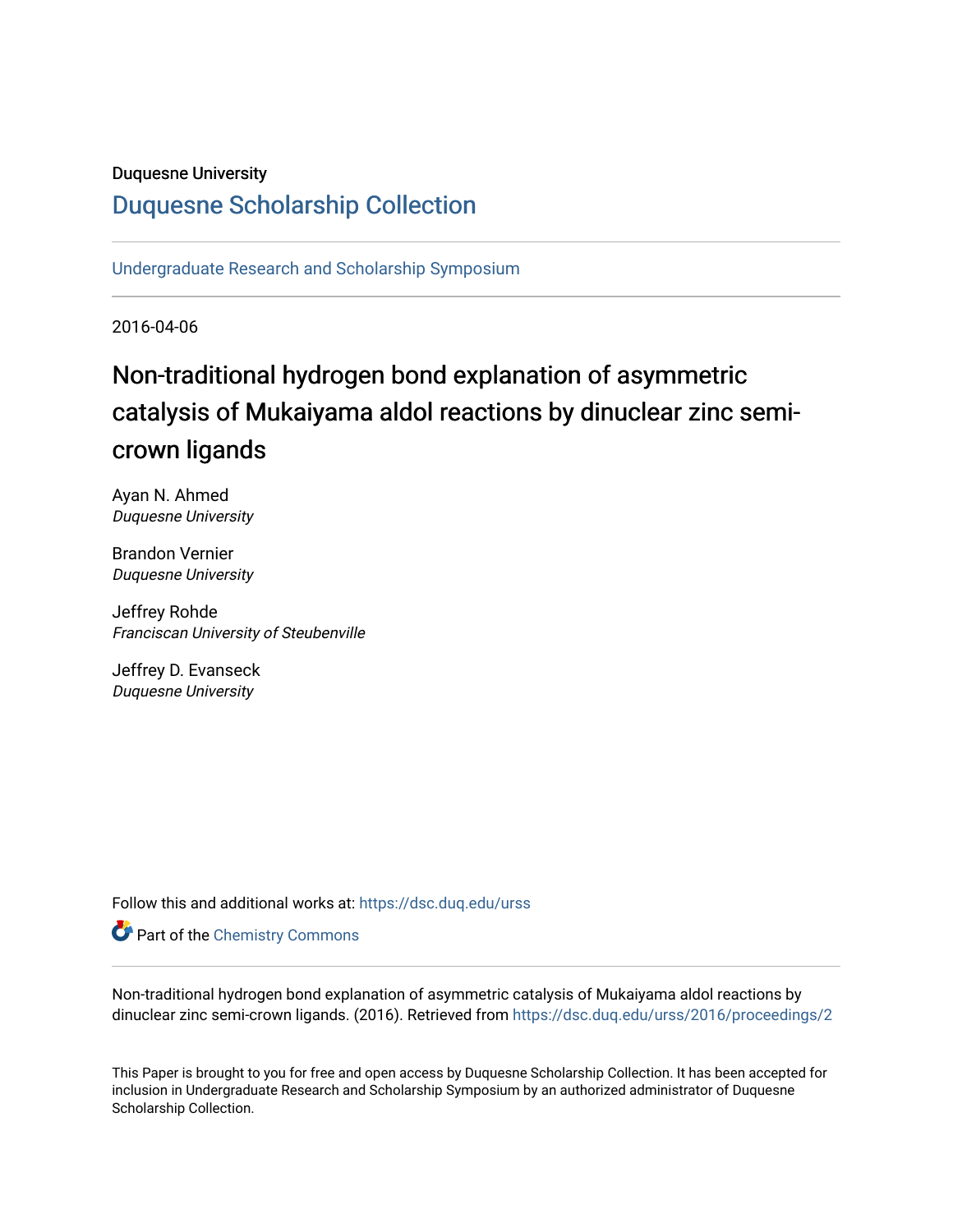### **Non-traditional hydrogen bond explanation of asymmetric catalysis of Mukaiyama aldol reactions by dinuclear zinc semi-crown ligands**

Ayan N. Ahmed, Brandon Vernier, Jeffrey Rohde, and Jeffrey D. Evanseck Bayer School of Natural and Environmental Sciences Faculty Advisor: Jeffrey Evanseck, Ph.D.

#### **Introduction**

The Pollution Prevention Act of 1990 put green chemistry at the forefront of chemical design and synthesis to ensure the sanctity and sustainability of the environment.<sup>1</sup> Yet, a majority of catalysts employed today are metal based and continue to be dangerously toxic. Consequently, the dream of green chemistry is far from reaching its full potential. Our work on metal free catalysis is to first understand the mechanistic and electronic control of metals in catalysis. The foundation of our work has been possible through combining the advances of two renown scientists: E. J. Corey, 1990 Nobel Laureate, who has contributed to the development of the theory, methodology, and stereochemical control of organic reactions important to society, and Trost and co-workers, whom have proposed semi-crown catalysts to improve upon the otherwise limited aldol synthesis. We integrate ideas and advances from both of these two fields with a goal to create a predictive scheme for designing selective green catalysts for a variety of important organic reactions. To achieve this goal, we investigate the role of the semi-crown catalyst in the Mukaiyama aldol reaction, as depicted in Figure 1.



**Figure 1.** Mukaiyama Aldol Addition.

#### **Motivation**

The aldol reaction is a versatile reaction used to synthesize many valuable medications and important industrial chemicals such as: Lipitor, a drug for lowering blood cholesterol and cardiovascular disease by Roth in 1985; <sup>2</sup> Amphotericin B, an antifungal drug used to treat fungal infections by Nicolaou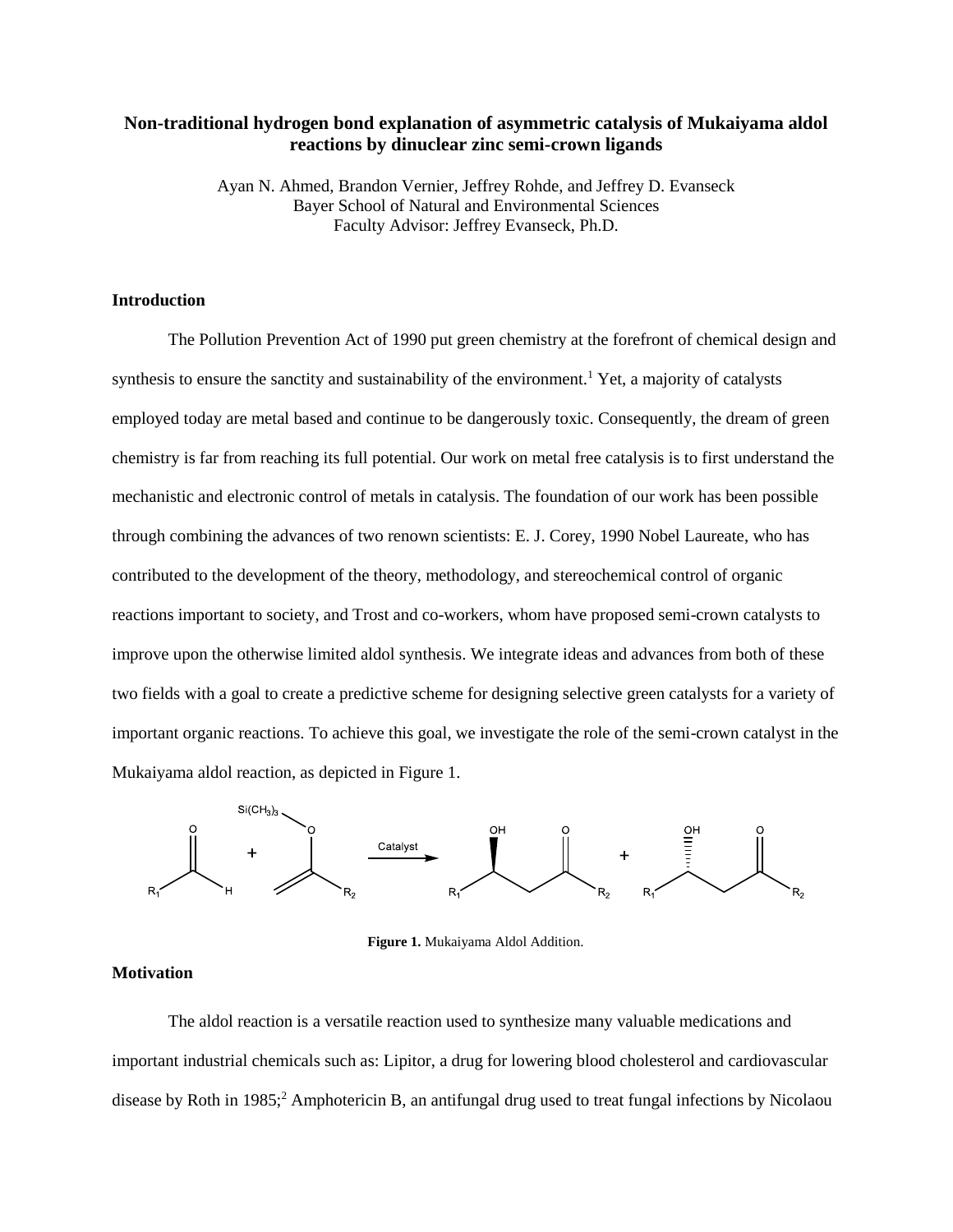in 1987;<sup>3</sup> and even pentaerythritol, a biodegradable and non-hazardous alternative for transformer fluids by Tollens 1891. <sup>4</sup> Green catalysts could have massive impact in designing new medications, as well as in other vital products, while maintaining the environmental sanctity. Since the aldol reaction plays an integral role in the synthesis of important products, we decided to understand the structural and mechanistic features that enable the semi-crown to behave as an affective catalyst.

#### **Background**

Our idea originated from an analysis on the catalysis of the Diels-Alder reaction with chiral Lewis acids. Koga and co-workers were the first researchers to achieve stereoselectivity with an aluminum-based chiral Lewis acid in 1979.<sup>5</sup> Two decades later, Corey and co-workers found X-ray evidence that suggested the presence of an "induced, nontraditional" hydrogen bond.<sup>6</sup> This hydrogen bond was called a "formyl hydrogen bond," since it occurred between the formyl hydrogen on the dienophile and the oxygen on the chiral Lewis acid. Corey and co-workers hypothesized that this twopoint interaction could form a ring that restricts conformational freedom, thereby explaining the reported selectivity by Koga. Corey contrasted the novel formyl hydrogen bond with the water dimer hydrogen bond, as seen in Figure 2.



**Figure 2.** Hydrogen (a), formyl hydrogen (b), and alpha hydrogen bond (c).

Corey and co-workers used the formyl hydrogen bond to explain the mechanisms behind of other important asymmetric Diels-Alder reaction systems with this concept. <sup>6</sup> Although the formyl hydrogen bond hypothesis explains most of the data, it does not explain all of Koga's original experimental results. This leaves an opportunity to make a complete explanation for understanding stereochemical control.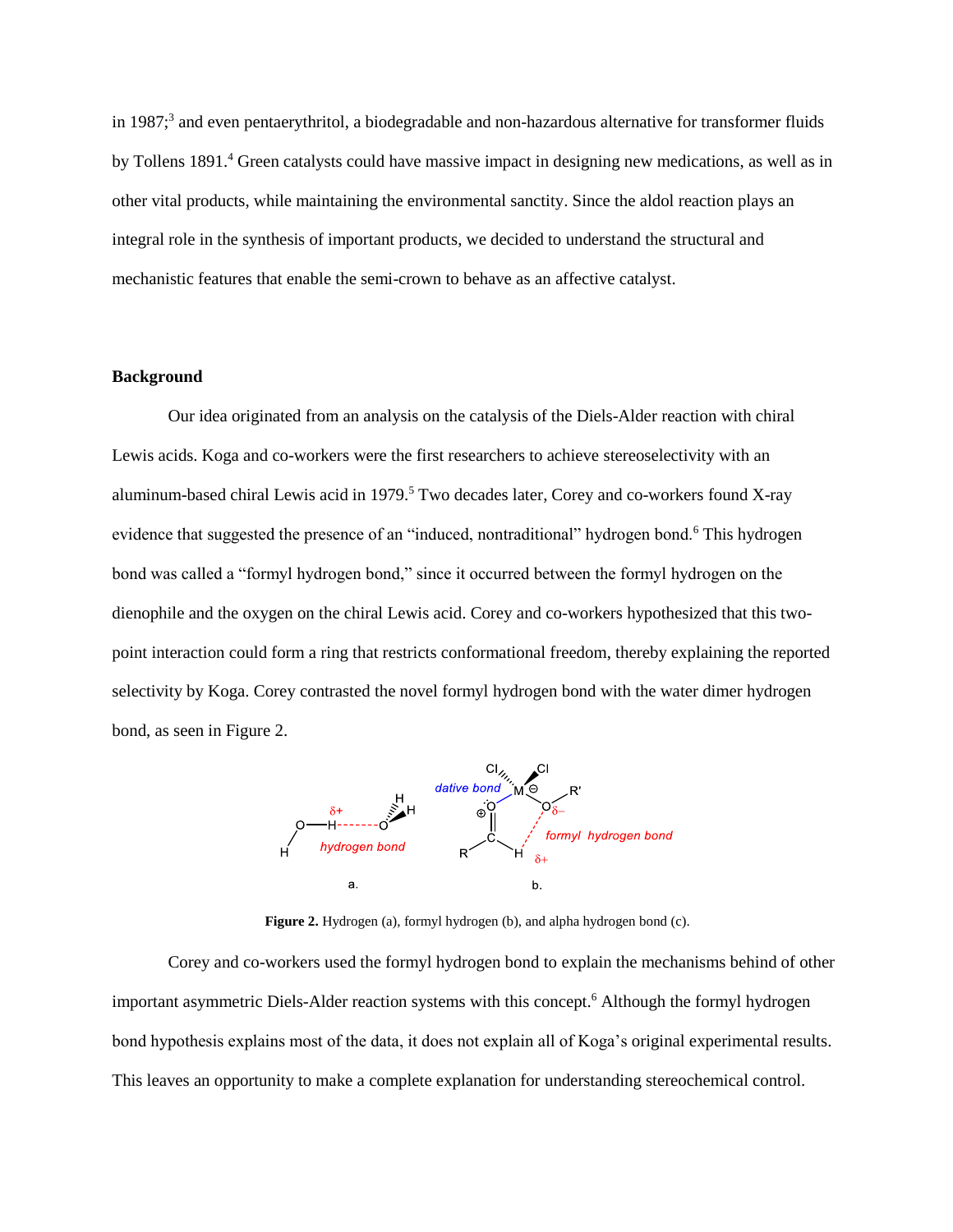We extend the formyl hydrogen bond hypothesis to include two new, novel competing interactions between the enal vinylic alpha*-* and beta*-*hydrogens and the Group 13 chiral Lewis acids,  $MCI_2OR$  ( $M = B$ , Al, Ga), depicted in Figure 3. We found that these new types of so-called hydrogen bonds were favorable and have potential to compete with the formyl hydrogen bond, especially with the alpha hydrogen bond.



**Figure 3.** Depictions of formyl-, alpha-, and beta-hydrogen bond complexes (M = B, Al, and Ga).

The energy difference between the complexes were computed utilizing M06-2X theory and the aug-ccpvTz basis set for acrolein and MCl<sub>2</sub>OCH<sub>3</sub> ( $M = B$ , Al, Ga). The energy differences reduced as the metal size increased, where the boron complex resulted in an alpha interaction of 1.7 kcal/mol and beta interaction of 8.1 kcal/mol over the formyl hydrogen bond. The aluminum complex resulted with an alpha interaction of 0.3 kcal/mol and beta interaction of 5.0 kcal/mol greater in energy over the formyl hydrogen bond. Gallium was further reduced with an alpha interaction of 0.5 kcal/mol and beta interaction of 5.2 kcal/mol over the formyl hydrogen bond.

We expanded our scope to further test this interaction in other versatile aldol reactions. It occurred to us that our ideas on the nontraditional hydrogen bond could help bring clarity to the Mukaiyama aldol reaction discovered by Teruaki Mukaiyama in 1973.<sup>9</sup> This reaction involves aldehydes and silyl enol ethers in an aqueous environment, making it an important green reaction. Trost has synthesized a semi-crown catalyst for this reaction that can be utilized in an aqueous environment.<sup>11</sup> Trost advocates two possible structures, referred to as Structures 3a and 4a, as shown in Figure 4.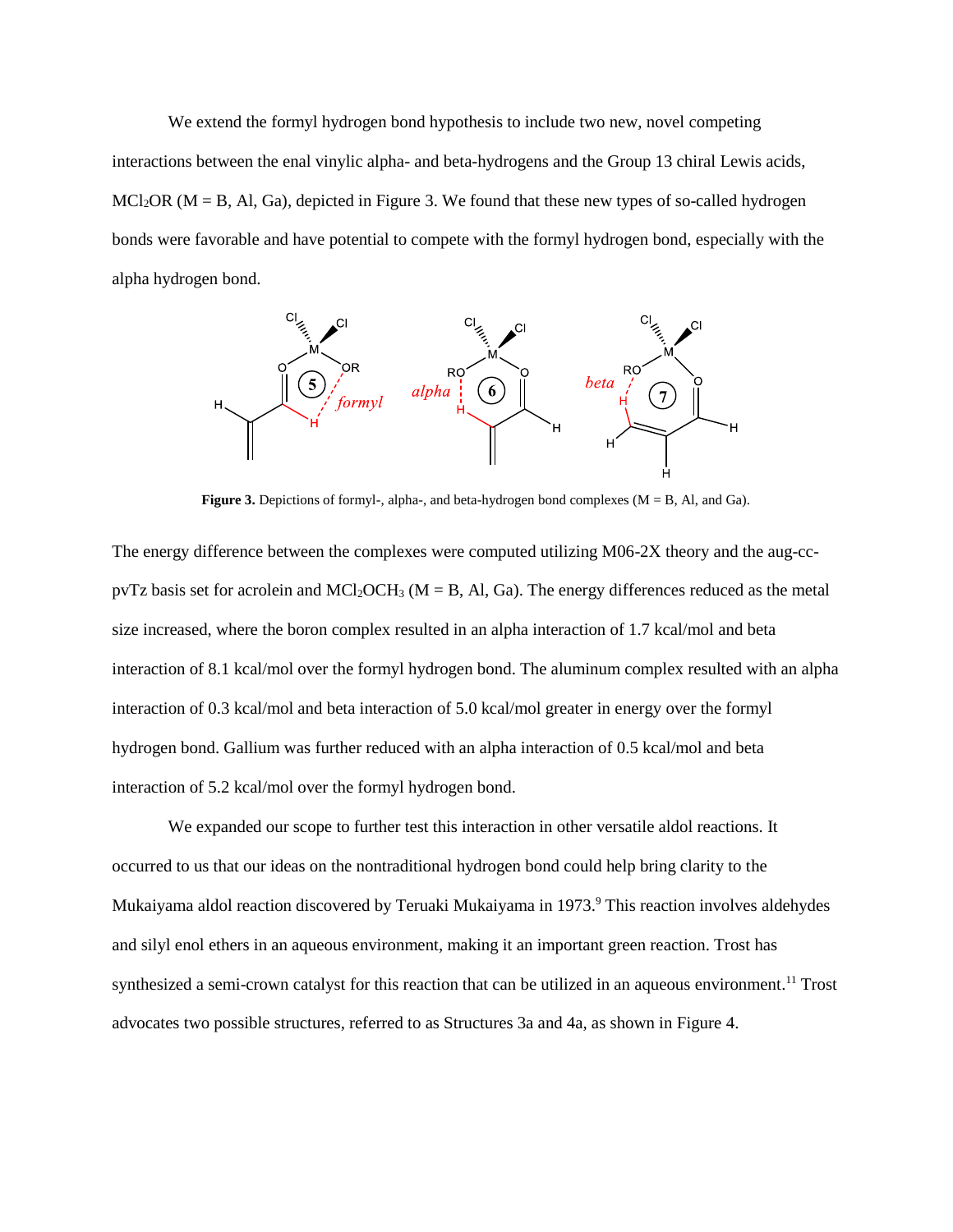

**Figure 4.** Definition of Structures 3a and 4a.

This semi-crown catalyst is the first to demonstrate high yields up to 89% and stereoselectivity up to 91% for the important aldol reaction.<sup>11</sup> Trost further reports that the reaction requires nearly stoichiometric amounts of both reactant, making the catalyst highly efficient.<sup>11</sup> Although Trost was able to demonstrate the synthetic utility of the semi-crown catalyst, he was not able to explain the specific catalytic elements and molecular interactions that made the reaction successful. This leaves an opportunity to test the impact of nontraditional hydrogen bonding upon the observed catalysis and stereoselectivity of this system.

#### **Methodology and Results**

In order to investigate the role of non-traditional hydrogen bonding in the aldol reaction catalysis, we developed a computational model for the semi-crown catalyst. Our initial geometry optimization involved the Parametric Method 6 (PM6)<sup>7</sup> and M06-2X Minnesota functional<sup>13</sup> with Dunning<sup>8</sup> cc-pvDz basis set. Using the non-augmented model optimized geometry as a starting point, we developed a model using the jul-cc-pvDz basis set.<sup>15</sup> The most favorable placements will be identified for the aldol and enol ether reactants using the computed model. Once these sites are identified, the reactant-catalyst transition state structure can be computed to investigate the role of the non-traditional hydrogen bonds.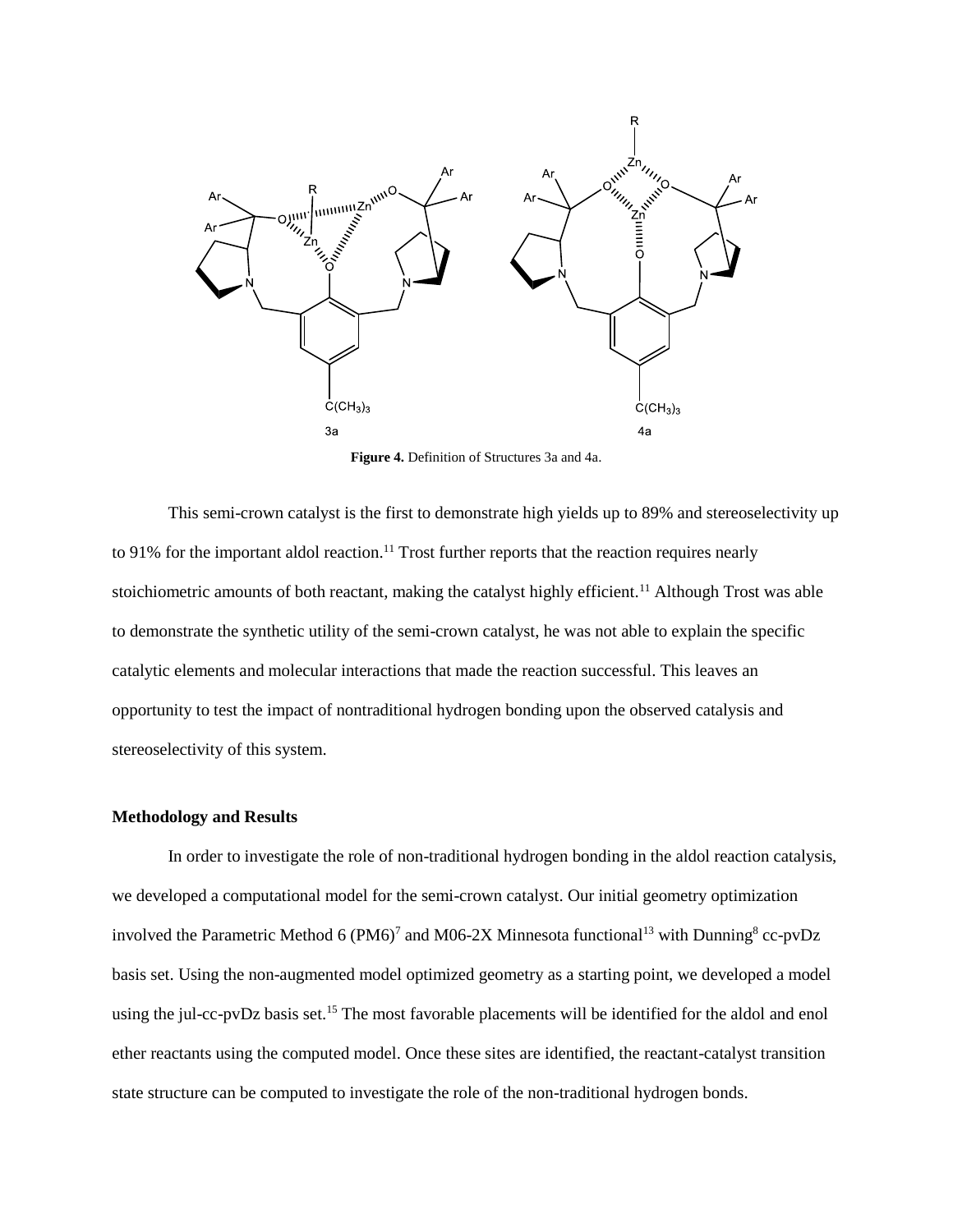#### **Hypothesis**

Our hypothesis is that the dinuclear zinc semi-crown ligands catalyze the stereoselective Mukaiyama aldol reaction in aqueous solutions by employing the nontraditional *formyl, alpha*, and *beta* hydrogen bonding. The Zn-O bond lengths are critical to our hypothesis, since the aldol and silyl enol ether reactant geometry should roughly match the geometry of those docking sites on the catalyst.

#### *Specific Aim* 1

The first aim is to construct a three-dimensional structure of Structure 3a using quantum chemistry, since its three-dimensional structure has not been determined by experiment.<sup>12</sup> Both the 3a and 4a conformations were constructed for geometry optimization; however, we focus on the 3a conformation in our current studies. We computed five potential sites with separation distances of 2.0 Å (pink and purple), 2.1 Å (green), 3.2 Å (blue), and 3.8 Å (orange), where the electron-rich oxygen of the aldehyde or silyl enol can bind then form a nontraditional *formyl, alpha*, or *beta* hydrogen bond. As seen in Figure 5*,* the nontraditional hydrogen bonds are proposed to form with the catalyst Structure 3a to allow preorganization and produce the final aldol product. Understanding both the geometry and critical molecular interactions will help us design a predictive scheme to produce powerful and efficient catalysts for other important organic reactions.



**Figure 5.** Proposed *formyl*-*alpha* hypothesis on 3a semi-crown.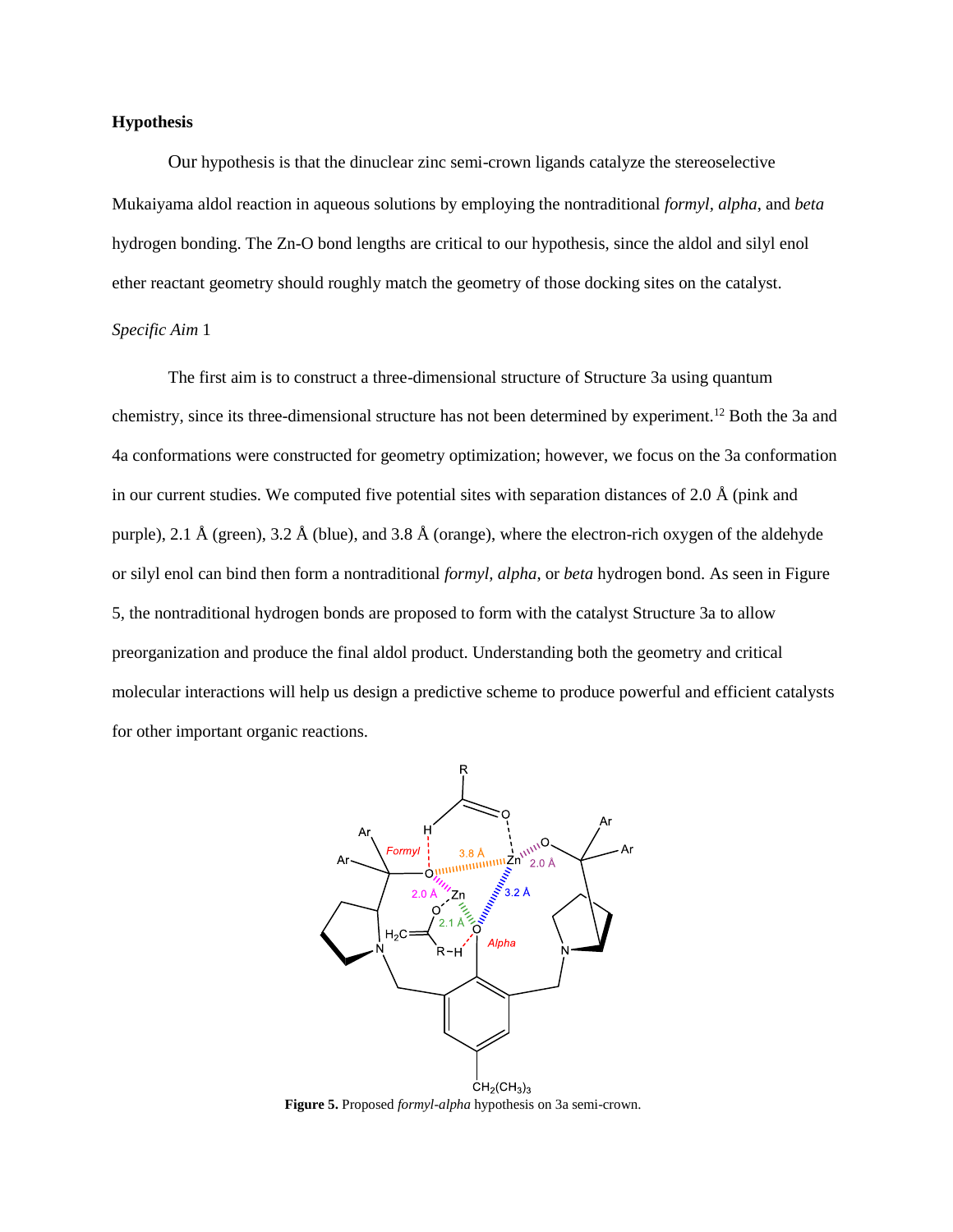The goal for Specific Aim 2 was to find the most stable placements for each aldol reactant on semi-crown Structure 3a. There are five such sites where the reactant can coordinate to one of the two Zn atoms and form a second interaction point with the oxygen atom on the catalyst. This second point is where the competing *formyl, alpha,* and *beta* hydrogen bond concept is implemented. Once the semicrown three-dimensional structure was determined in Specific Aim 1, the aldol reactants were complexed onto the ligand individually, as guided by a simple geometric estimation, as described below.



**Figure 6.** Required bond length for *formyl*, *alpha,* and *beta* aldol docking.

We employed simple geometry to estimate expected Zn-O distances in the *formyl*, *alpha*, and *beta* hydrogen bonds. By using ideal angles of 120° and hydrogen bond distances of 2 Å, we estimate that the aldol reactant requires a 3.9 Å distance to accommodate its formyl hydrogen bond, as seen in Figure 6. We also calculate that 2.7 Å is required for both alpha and beta interactions, as indicated in Figure 6. The catalytic surface Zn-O distances allow coordination of the reactants with ease if the zinc-oxygen bond length matches the predicted aldol reactant length of either 2.7 or 3.9 Å. Based off of this initial estimate, we identify two competing sites, as shown in Figure 5.

Although we have narrowed down the potential sites based off our estimated distances, we will investigate if any induced fit effects are occurring when the reactants bind to the catalytic surface. Six binding positions test where the reactants can form the most stable *alpha, beta,* and *formyl* hydrogen bonding. In Figure 5, two such placements are depicted. The lowest energy and most stable positions can be used in the next stage where both reactants will be complexed onto the semi-crown simultaneously.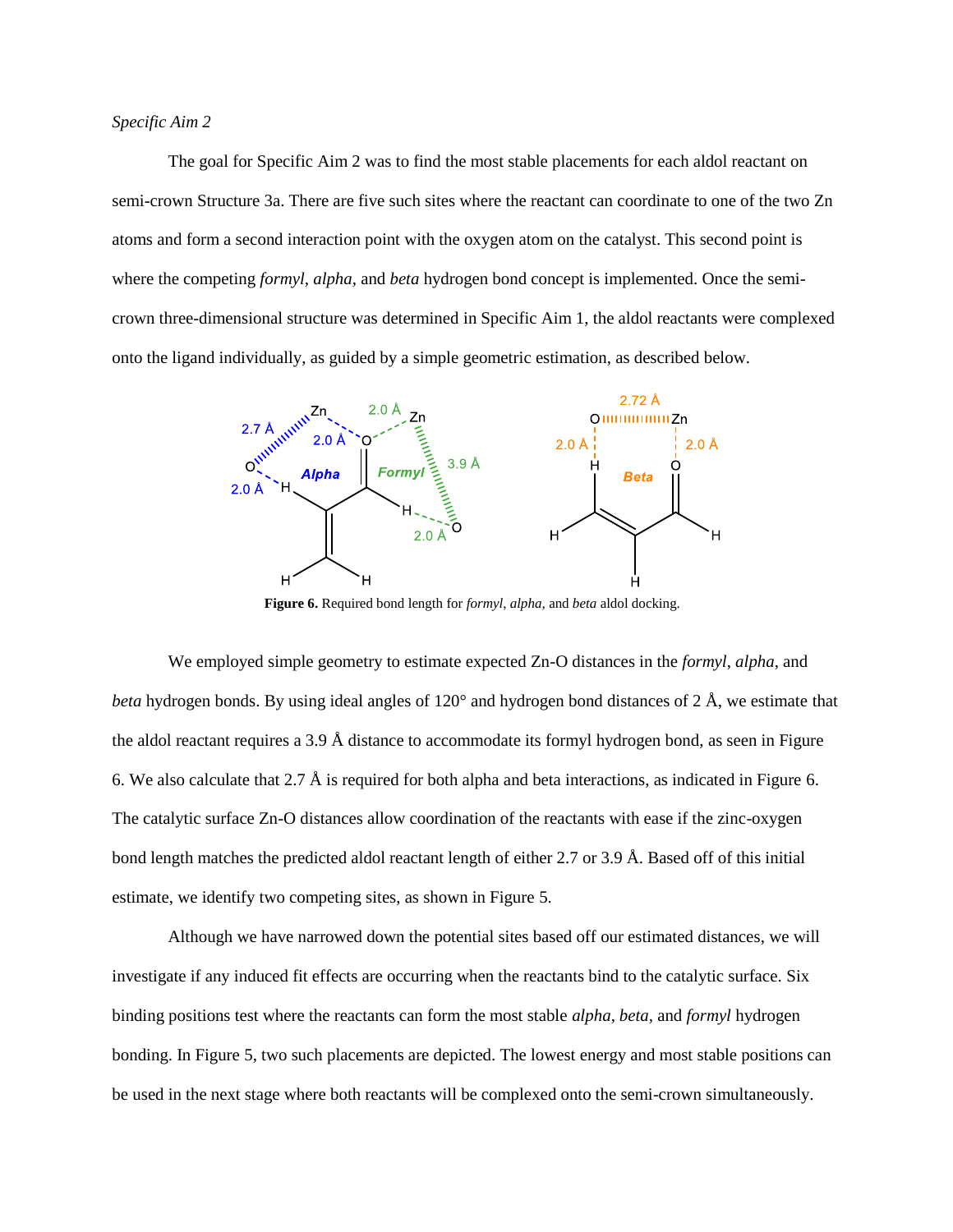We successfully computed a complexation between an enol reactant and the semi-crown with M06-2X theory and Dunning's cc-pvDz basis set, using the sites that matched with the predicted 2.7 Å or 3.8 Å Zn-O bond length. The bond distance for the *alpha* hydrogen bond was roughly 3.05 Å and can be visualized in Figure 7. The catalytic surface Zn-O bond length was 2.1 Å, which was smaller than the required *alpha* bond length of 2.7 Å, as indicated in Figure 6. Zinc-oxygen bond lengths will be compared between the reactant-catalyst surface and the isolated semi-crown surface to understand the induced fit. If a difference between the isolated catalyst Zn-O distances and the reactant-catalyst complex Zn-O distances are noted, then it can be stated that the catalyst undergoes an induced fit during the reaction.



**Figure 7.** Enol-Semi Crown Complexation (*alpha hydrogen bond)*.

A closer visual of the two-interaction ring system is depicted in Figure 8**,** where the alpha hydrogen bond interaction is highlighted. The complexation shows the model is beginning to show promise. More placements will be done and at higher computational methods at M06-2X with jul-ccpvDz. These complexations were made so the catalyst was fixed and the reactant could complex freely. Next, the whole complex will be released and allowed to converge to investigate induced fit effects.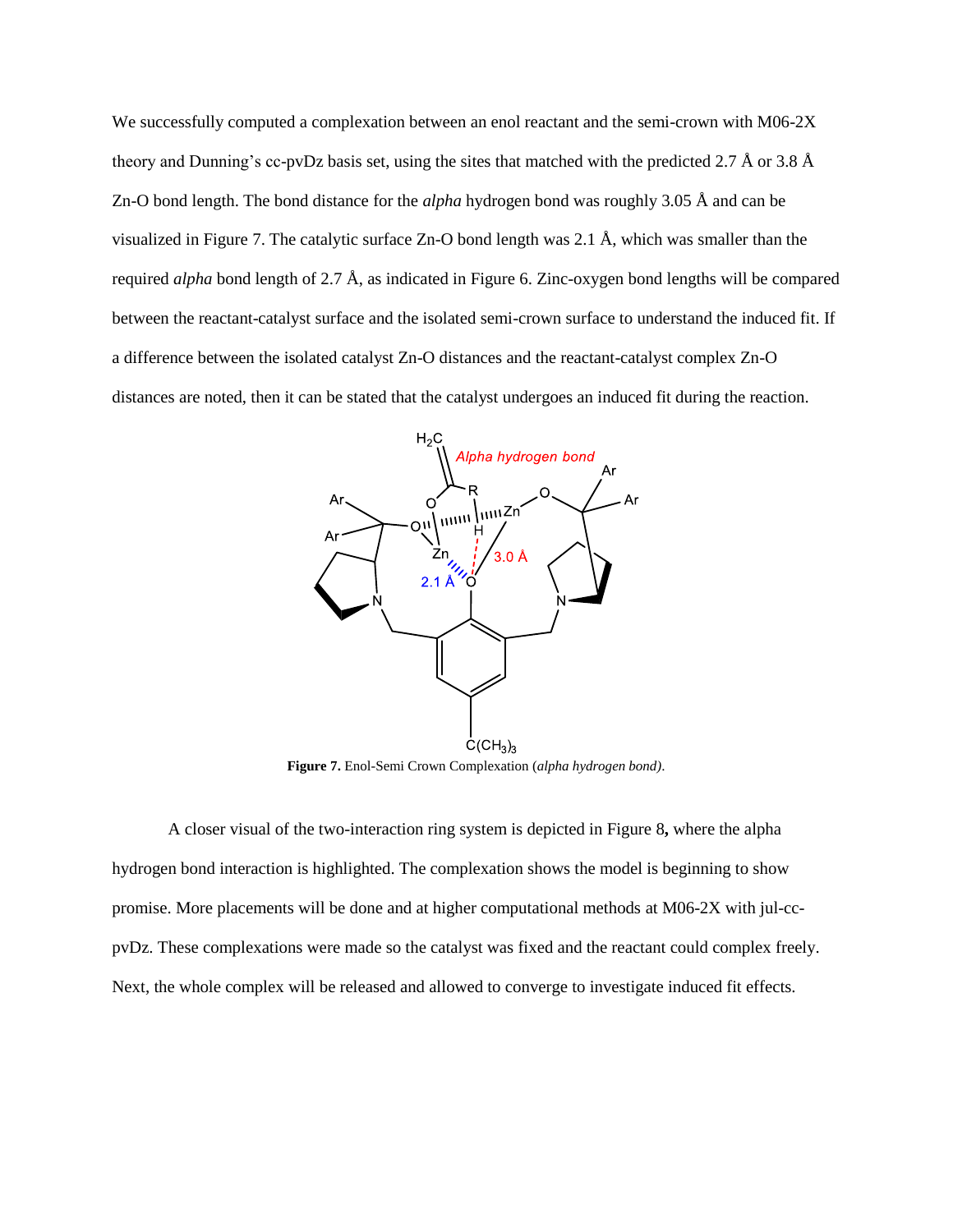

**Figure 8.** Enol – Semi Crown ring formation site with *alpha hydrogen bond.*

#### *Specific Aim 3*

Once the most favorable reactant placements are identified, the semi-crown model can be complexed with both reactants in the most favorable positions for analysis of the critical interactions. This coordination may have a barrier to aldol formation, so the transition state will be determined. Trost's experimental stereochemistries and ees can be compared with the computational results to verify the model and strengthen our hypothesis that the *formyl*, *alpha,* and *beta* hydrogen bonding explain the catalytic elements in the semi-crown assisted Mukaiyama aldol reactions. By examining the most stable compounds, we will be able to identify the correct stereochemistry of the products and compare with experimental results.

#### **Conclusion and Future Directions**

Understanding the critical molecular elements in the semi-crown assisted aldol reaction will give us insight into developing a predictive scheme to design powerful green catalysts applicable to other chemical systems and important reactions. Our goal is to achieve this through continuing research on this